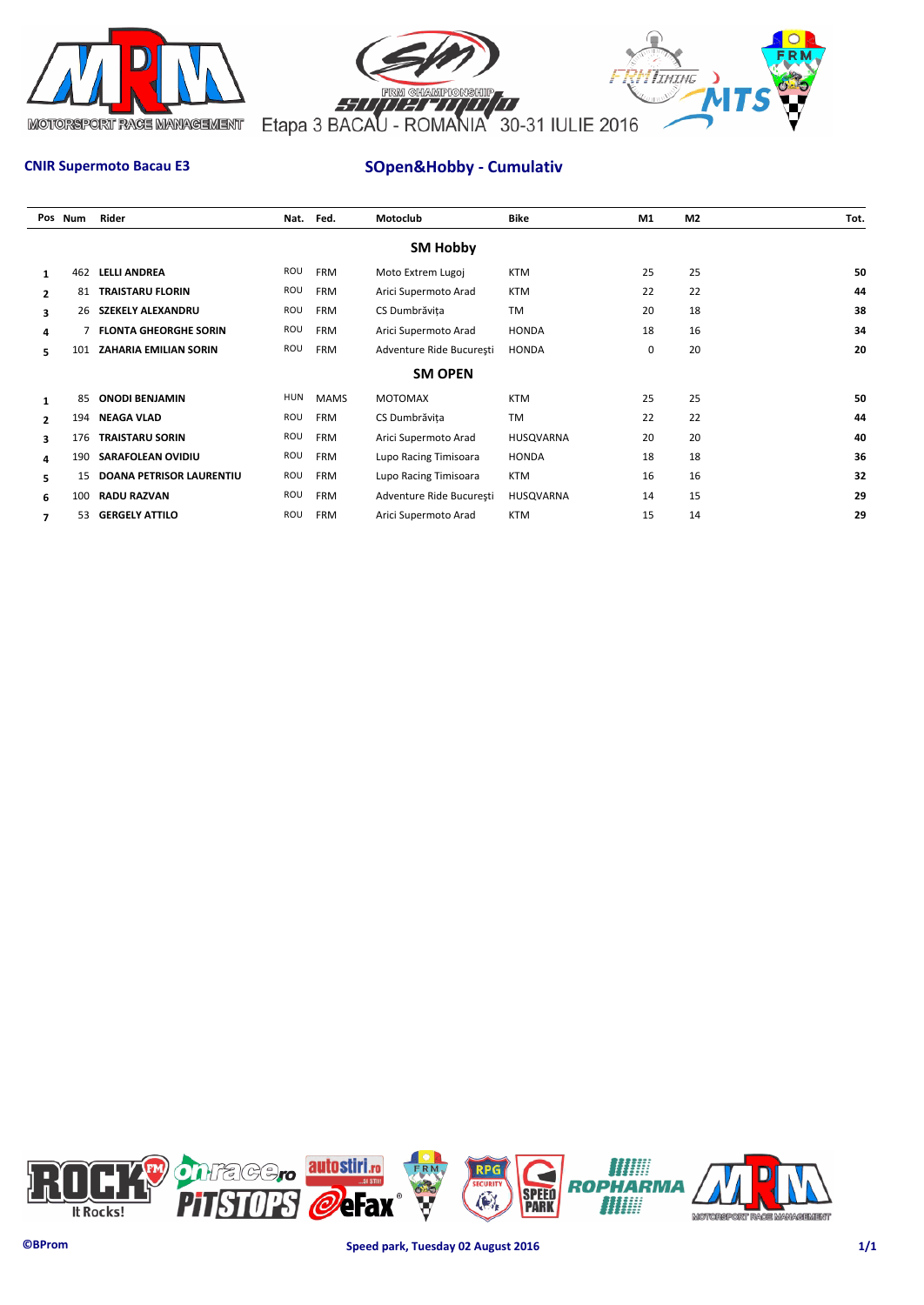



| Classification after 16 Laps (23,200 Km) |         |                                 |            |             |                |                          |                  |      |             |             | Winner Avg 82,854 Km/h |     |  |
|------------------------------------------|---------|---------------------------------|------------|-------------|----------------|--------------------------|------------------|------|-------------|-------------|------------------------|-----|--|
|                                          | Pos Num | Rider                           | <b>Nat</b> | Fed         | <b>Class</b>   | Motoclub                 | <b>Bike</b>      | Laps | <b>Time</b> | <b>Best</b> | In                     | Pts |  |
|                                          |         |                                 |            |             |                | <b>SM Hobby</b>          |                  |      |             |             |                        |     |  |
| $\mathbf{1}$                             | 462     | <b>LELLI ANDREA</b>             | <b>ROU</b> | <b>FRM</b>  | SM Hobby       | Moto Extrem Lugoj        | <b>KTM</b>       | 15   | 16:56.692   | 01:06.056   | $\overline{2}$         | 25  |  |
| $\mathbf{2}$                             | 81      | <b>TRAISTARU FLORIN</b>         | ROU        | <b>FRM</b>  | SM Hobby       | Arici Supermoto Arad     | <b>KTM</b>       | 15   | 16:59.473   | 01:06.128   | $\overline{7}$         | 22  |  |
| 3                                        | 26      | <b>SZEKELY ALEXANDRU</b>        | ROU        | <b>FRM</b>  | SM Hobby       | CS Dumbrăvita            | <b>TM</b>        | 15   | 17:12.521   | 01:07.045   | 3                      | 20  |  |
| 4                                        |         | <b>FLONTA GHEORGHE SORIN</b>    | ROU        | <b>FRM</b>  | SM Hobby       | Arici Supermoto Arad     | <b>HONDA</b>     | 14   | 17:26.367   | 01:11.797   | 3                      | 18  |  |
|                                          |         |                                 |            |             |                | <b>SM OPEN</b>           |                  |      |             |             |                        |     |  |
| 1                                        | 85      | <b>ONODI BENJAMIN</b>           | <b>HUN</b> | <b>MAMS</b> | SM OPEN        | <b>MOTOMAX</b>           | <b>KTM</b>       | 16   | 16:48.043   | 01:01.257   | 4                      | 25  |  |
| $\overline{2}$                           | 194     | <b>NEAGA VLAD</b>               | ROU        | <b>FRM</b>  | <b>SM OPEN</b> | CS Dumbrăvita            | <b>TM</b>        | 16   | 17:03.254   | 01:00.879   | 11                     | 22  |  |
| 3                                        | 176     | <b>TRAISTARU SORIN</b>          | ROU        | <b>FRM</b>  | SM OPEN        | Arici Supermoto Arad     | <b>HUSQVARNA</b> | 16   | 17:07.741   | 01:02.811   | 8                      | 20  |  |
| 4                                        | 190     | <b>SARAFOLEAN OVIDIU</b>        | ROU        | <b>FRM</b>  | SM OPEN        | Lupo Racing Timisoara    | <b>HONDA</b>     | 15   | 16:50.580   | 01:05.622   | 4                      | 18  |  |
| 5                                        | 15      | <b>DOANA PETRISOR LAURENTIU</b> | ROU        | <b>FRM</b>  | SM OPEN        | Lupo Racing Timisoara    | <b>KTM</b>       | 15   | 16:59.569   | 01:06.043   | 14                     | 16  |  |
| 6                                        | 53      | <b>GERGELY ATTILO</b>           | ROU        | <b>FRM</b>  | SM OPEN        | Arici Supermoto Arad     | <b>KTM</b>       | 15   | 17:08.201   | 01:06.583   | 5                      | 15  |  |
| 7                                        | 100     | <b>RADU RAZVAN</b>              | ROU        | <b>FRM</b>  | SM OPEN        | Adventure Ride București | <b>HUSOVARNA</b> | 15   | 17:09.084   | 01:06.799   | 8                      | 14  |  |
|                                          |         |                                 |            |             |                |                          |                  |      |             |             |                        |     |  |

### **Best lap: nr 194 - NEAGA VLAD 01:00.879 in lap 11 Avg 85,744 Race Start: 31.07.2016 10:58:44 Race Finish:31.07.2016 11:16:29**

**Not classified - Minimum percentage of leader total laps (rounding up) (75% - 12)**

101 **ZAHARIA EMILIAN SORIN** ROU SM Hobby Adventure Ride Bucuresti HONDA Non Partito 0

Rezultatele sunt provizorii pana la expirarea timpului de protest si omologarea Juriului de Concurs Printing time: 14:53 Timpul limita pentru contestatii expira la 30 de minute de la afisarea rezultatelor

**Printing time: 14:53**



**© Weer Speed park, Sunday 31 July 2016 1/1**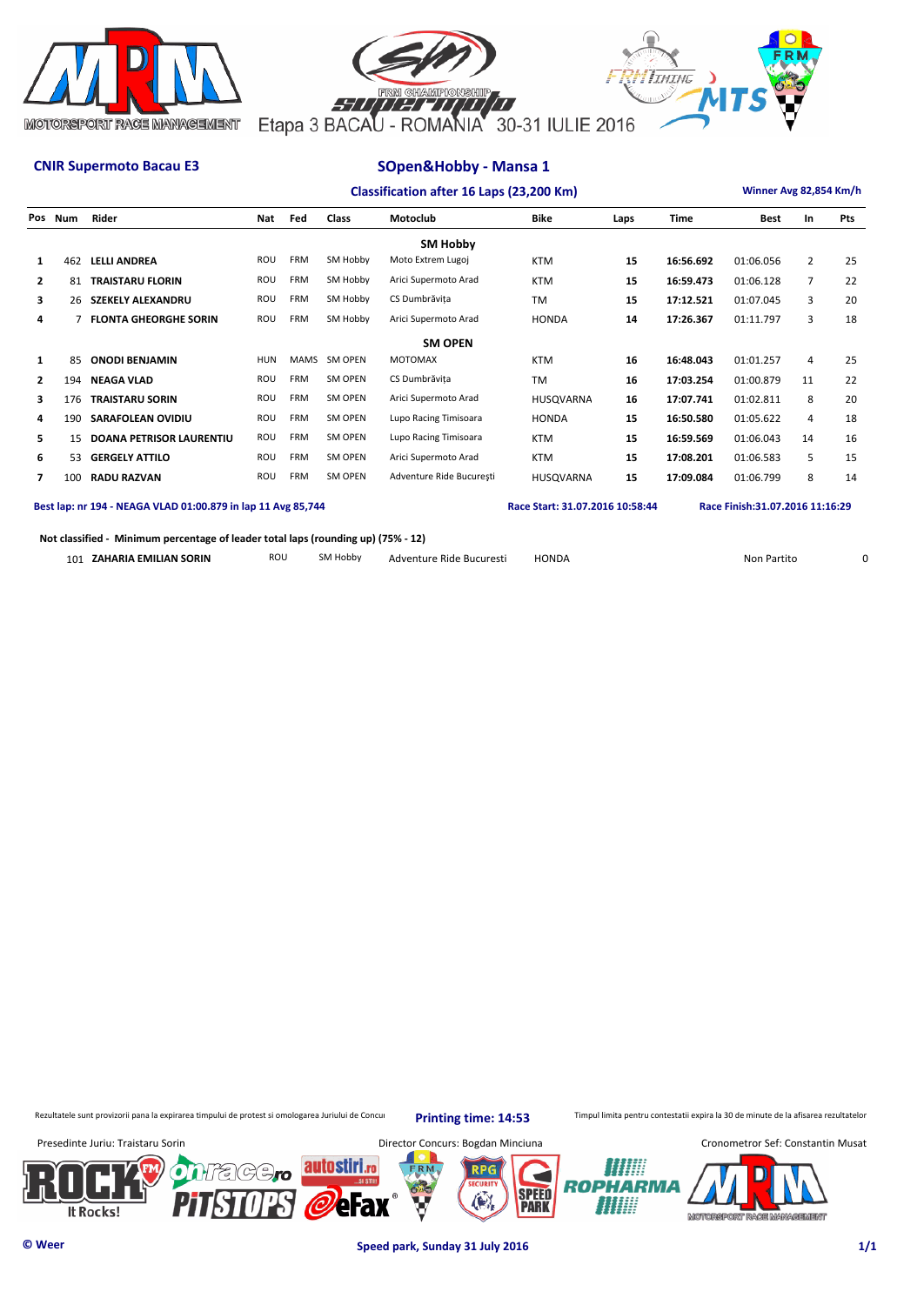





| <b>Sorted by Position</b> |                             |              |                | <b>Laptimes</b>                       |                    |                          |                                 |                    |
|---------------------------|-----------------------------|--------------|----------------|---------------------------------------|--------------------|--------------------------|---------------------------------|--------------------|
| Lap                       |                             | Time of Day  | Lap            |                                       | <b>Time of Day</b> | Lap                      |                                 | <b>Time of Day</b> |
|                           | Po. 1 - # 85 ONODI B. - KTM |              |                | Po. 3 - #176 TRAISTARU S. - HUSQVARNA |                    | $\mathbf{1}$             | 01:07.520                       | 10:59:58.301       |
| $\mathbf{1}$              | 01:03.755                   | 10:59:53.830 | $\mathbf{1}$   | 01:04.989                             | 10:59:55.517       | $\mathbf{2}$             | 01:06.056                       | 11:01:04.357       |
| $\overline{2}$            | 01:01.757                   | 11:00:55.587 | $\overline{2}$ | 01:03.024                             | 11:00:58.541       | 3                        | 01:06.245                       | 11:02:10.602       |
| 3                         | 01:01.454                   | 11:01:57.041 | 3              | 01:04.293                             | 11:02:02.834       | 4                        | 01:07.183                       | 11:03:17.785       |
| 4                         | 01:01.257                   | 11:02:58.298 | 4              | 01:03.574                             | 11:03:06.408       | 5                        | 01:06.107                       | 11:04:23.892       |
| 5                         | 01:01.435                   | 11:03:59.733 | 5              | 01:04.979                             | 11:04:11.387       | 6                        | 01:08.222                       | 11:05:32.114       |
| 6                         | 01:08.442                   | 11:05:08.175 | 6              | 01:04.340                             | 11:05:15.727       | $\overline{7}$           | 01:07.058                       | 11:06:39.172       |
| $\overline{7}$            | 01:02.717                   | 11:06:10.892 | $\overline{7}$ | 01:02.834                             | 11:06:18.561       | 8                        | 01:07.105                       | 11:07:46.277       |
| 8                         | 01:02.323                   | 11:07:13.215 | 8              | 01:02.811                             | 11:07:21.372       | 9                        | 01:06.821                       | 11:08:53.098       |
| 9                         | 01:02.283                   | 11:08:15.498 | 9              | 01:02.848                             | 11:08:24.220       | 10                       | 01:07.628                       | 11:10:00.726       |
| 10                        | 01:02.288                   | 11:09:17.786 | 10             | 01:02.889                             | 11:09:27.109       | 11                       | 01:07.133                       | 11:11:07.859       |
| 11                        | 01:02.056                   | 11:10:19.842 | 11             | 01:03.095                             | 11:10:30.204       | 12                       | 01:08.243                       | 11:12:16.102       |
| 12                        | 01:01.988                   | 11:11:21.830 | 12             | 01:02.893                             | 11:11:33.097       | 13                       | 01:07.854                       | 11:13:23.956       |
| 13                        | 01:02.877                   | 11:12:24.707 | 13             | 01:04.142                             | 11:12:37.239       | 14                       | 01:09.179                       | 11:14:33.135       |
| 14                        | 01:02.486                   | 11:13:27.193 | 14             | 01:04.398                             | 11:13:41.637       | 15                       | 01:08.538                       | 11:15:41.673       |
| 15                        | 01:02.581                   | 11:14:29.774 | 15             | 01:05.194                             | 11:14:46.831       |                          | Po. 6 - # 81 TRAISTARU F. - KTM |                    |
| 16                        | 01:03.250                   | 11:15:33.024 | 16             | 01:05.891                             | 11:15:52.722       | $\mathbf{1}$             | 01:10.819                       | 11:00:02.172       |
|                           |                             |              |                |                                       |                    | $\overline{2}$           | 01:06.875                       | 11:01:09.047       |
|                           | Po. 2 - # 194 NEAGA V. - TM |              |                | Po. 4 - #190 SARAFOLEAN O. - HONDA    |                    | 3                        | 01:06.692                       | 11:02:15.739       |
| $\mathbf{1}$              | 01:03.873                   | 10:59:54.030 | $\mathbf{1}$   | 01:07.285                             | 10:59:58.109       | 4                        | 01:06.238                       | 11:03:21.977       |
| $\overline{2}$            | 01:01.696                   | 11:00:55.726 | $\overline{2}$ | 01:05.937                             | 11:01:04.046       | 5                        | 01:07.197                       | 11:04:29.174       |
| 3                         | 01:01.546                   | 11:01:57.272 | 3              | 01:05.975                             | 11:02:10.021       | 6                        | 01:07.234                       | 11:05:36.408       |
| 4                         | 01:01.457                   | 11:02:58.729 | 4              | 01:05.622                             | 11:03:15.643       | $\overline{\phantom{a}}$ | 01:06.128                       | 11:06:42.536       |
| 5                         | 01:01.107                   | 11:03:59.836 | 5              | 01:05.967                             | 11:04:21.610       | 8                        | 01:06.720                       | 11:07:49.256       |
| 6                         | 01:29.506                   | 11:05:29.342 | 6              | 01:06.005                             | 11:05:27.615       | 9                        | 01:07.073                       | 11:08:56.329       |
| $\overline{7}$            | 01:01.400                   | 11:06:30.742 | $\overline{7}$ | 01:06.059                             | 11:06:33.674       | 10                       | 01:06.915                       | 11:10:03.244       |
| 8                         | 01:01.890                   | 11:07:32.632 | 8              | 01:06.989                             | 11:07:40.663       | 11                       | 01:08.117                       | 11:11:11.361       |
| 9                         | 01:01.049                   | 11:08:33.681 | 9              | 01:07.271                             | 11:08:47.934       |                          | 01:08.339                       | 11:12:19.700       |
| 10                        | 01:01.259                   | 11:09:34.940 | 10             | 01:06.874                             | 11:09:54.808       | 12                       |                                 |                    |
| 11                        | 01:00.879                   | 11:10:35.819 | 11             | 01:07.453                             | 11:11:02.261       | 13                       | 01:08.739<br>01:07.384          | 11:13:28.439       |
| 12                        | 01:01.025                   | 11:11:36.844 | 12             | 01:07.446                             | 11:12:09.707       | 14                       |                                 | 11:14:35.823       |
| 13                        | 01:00.979                   | 11:12:37.823 | 13             | 01:07.845                             | 11:13:17.552       | 15                       | 01:08.631                       | 11:15:44.454       |
| 14                        | 01:01.605                   | 11:13:39.428 | 14             | 01:08.061                             | 11:14:25.613       |                          |                                 |                    |
| 15                        | 01:02.764                   | 11:14:42.192 | 15             | 01:09.948                             | 11:15:35.561       |                          |                                 |                    |
| 16                        | 01:06.043                   | 11:15:48.235 |                | Po. 5 - #462 LELLI A. - KTM           |                    |                          |                                 |                    |

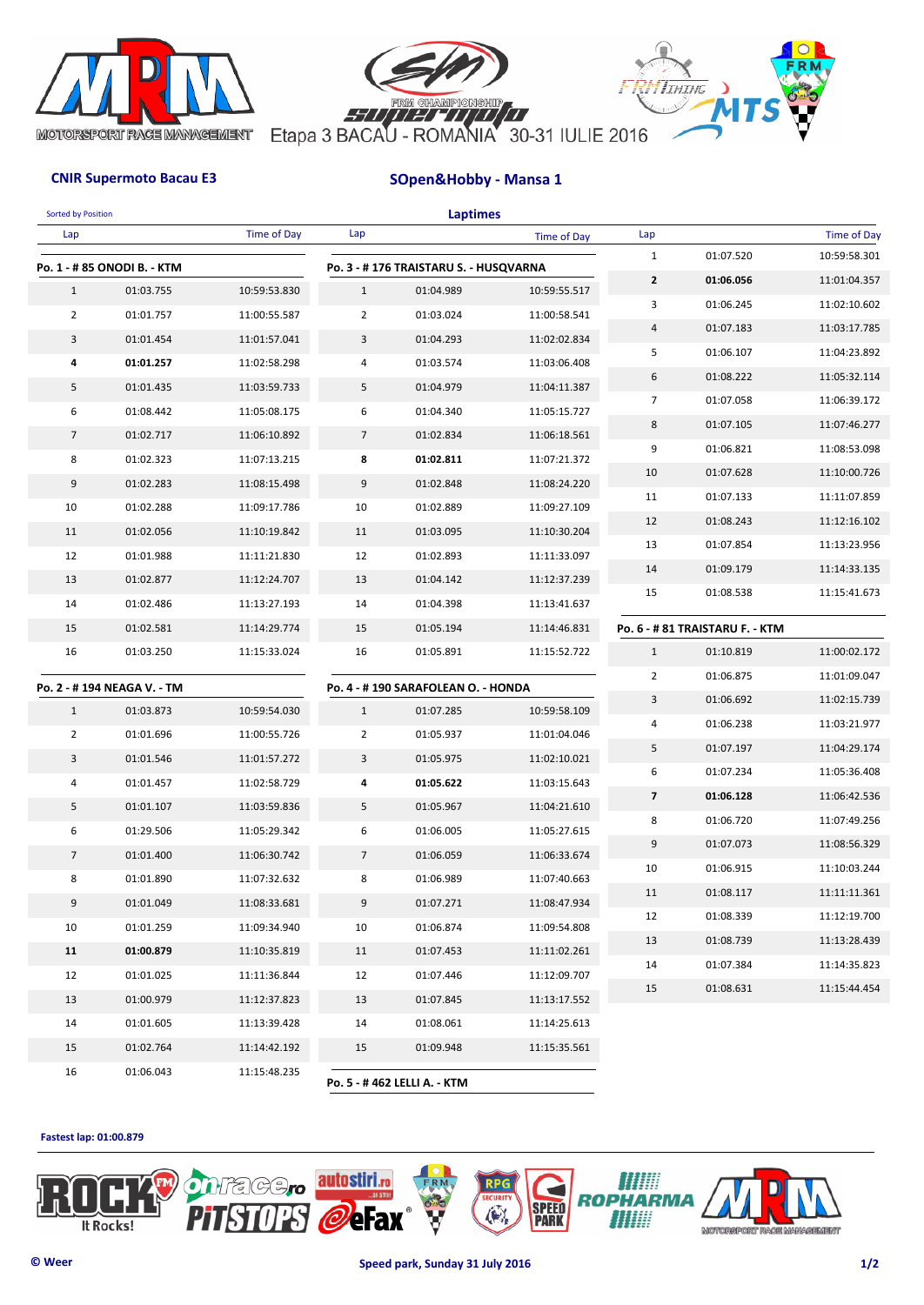



| <b>Sorted by Position</b> |                                               |                    |                | <b>Laptimes</b>                |                              |     |           |                    |
|---------------------------|-----------------------------------------------|--------------------|----------------|--------------------------------|------------------------------|-----|-----------|--------------------|
| Lap                       |                                               | <b>Time of Day</b> | Lap            |                                | <b>Time of Day</b>           | Lap |           | <b>Time of Day</b> |
|                           | Po. 7 - #15 DOANA P. - KTM                    |                    | $\overline{2}$ | 01:07.321                      | 11:01:11.134                 | 5   | 01:12.653 | 11:04:57.780       |
| $\mathbf{1}$              | 01:10.678                                     | 11:00:02.954       | 3              | 01:07.392                      | 11:02:18.526                 | 6   | 01:16.085 | 11:06:13.865       |
| $\overline{2}$            | 01:07.392                                     | 11:01:10.346       | 4              | 01:07.543                      | 11:03:26.069                 | 7   | 01:14.993 | 11:07:28.858       |
| 3                         | 01:06.877                                     | 11:02:17.223       | 5              | 01:07.055                      | 11:04:33.124                 | 8   | 01:13.897 | 11:08:42.755       |
| 4                         | 01:06.471                                     | 11:03:23.694       | 6              | 01:07.300                      | 11:05:40.424                 | 9   | 01:13.263 | 11:09:56.018       |
| 5                         | 01:07.834                                     | 11:04:31.528       | 7              | 01:06.927                      | 11:06:47.351                 | 10  | 01:15.616 | 11:11:11.634       |
| 6                         | 01:06.400                                     | 11:05:37.928       | 8              | 01:06.799                      | 11:07:54.150                 | 11  | 01:16.004 | 11:12:27.638       |
| $\overline{7}$            | 01:06.936                                     | 11:06:44.864       | 9              | 01:07.812                      | 11:09:01.962                 | 12  | 01:16.968 | 11:13:44.606       |
| 8                         | 01:07.738                                     | 11:07:52.602       | 10             | 01:08.019                      | 11:10:09.981                 | 13  | 01:12.784 | 11:14:57.390       |
| 9                         | 01:07.807                                     | 11:09:00.409       | 11             | 01:08.758                      | 11:11:18.739                 | 14  | 01:13.958 | 11:16:11.348       |
| 10                        | 01:07.409                                     | 11:10:07.818       | 12             | 01:09.304                      | 11:12:28.043                 |     |           |                    |
| 11                        | 01:08.435                                     | 11:11:16.253       | 13             | 01:08.587                      | 11:13:36.630                 |     |           |                    |
| 12                        | 01:07.771                                     | 11:12:24.024       | 14             | 01:08.565                      | 11:14:45.195                 |     |           |                    |
| 13                        | 01:06.987                                     | 11:13:31.011       | 15             | 01:08.870                      | 11:15:54.065                 |     |           |                    |
| 14                        | 01:06.043                                     | 11:14:37.054       |                | Po. 10 - # 26 SZEKELY A. - TM  |                              |     |           |                    |
| 15                        | 01:07.496                                     | 11:15:44.550       | $\mathbf{1}$   | 01:12.526                      | 11:00:04.293                 |     |           |                    |
|                           |                                               |                    | $\overline{2}$ | 01:07.336                      | 11:01:11.629                 |     |           |                    |
|                           | Po. 8 - # 53 GERGELY A. - KTM                 |                    | 3              | 01:07.045                      | 11:02:18.674                 |     |           |                    |
| $\mathbf{1}$              | 01:08.823                                     | 11:00:00.287       | 4              | 01:07.757                      | 11:03:26.431                 |     |           |                    |
| $\overline{2}$            | 01:07.683                                     | 11:01:07.970       | 5              | 01:07.197                      | 11:04:33.628                 |     |           |                    |
| 3                         | 01:06.912                                     | 11:02:14.882       | 6              | 01:07.127                      | 11:05:40.755                 |     |           |                    |
| 4                         | 01:08.876                                     | 11:03:23.758       | $\overline{7}$ | 01:07.104                      | 11:06:47.859                 |     |           |                    |
| 5                         | 01:06.583                                     | 11:04:30.341       | 8              | 01:07.540                      | 11:07:55.399                 |     |           |                    |
| 6                         | 01:06.963                                     | 11:05:37.304       | 9              | 01:07.637                      | 11:09:03.036                 |     |           |                    |
| $\overline{7}$            | 01:07.272                                     | 11:06:44.576       |                |                                |                              |     |           |                    |
| 8                         | 01:07.919                                     | 11:07:52.495       | 10             | 01:07.045                      | 11:10:10.081<br>11:11:19.429 |     |           |                    |
| 9                         | 01:07.761                                     | 11:09:00.256       | 11             | 01:09.348                      |                              |     |           |                    |
| 10                        | 01:07.485                                     | 11:10:07.741       | 12             | 01:08.856                      | 11:12:28.285                 |     |           |                    |
| 11                        | 01:08.494                                     | 11:11:16.235       | 13             | 01:09.668                      | 11:13:37.953                 |     |           |                    |
| 12                        | 01:09.224                                     | 11:12:25.459       | 14             | 01:11.075                      | 11:14:49.028                 |     |           |                    |
| 13                        | 01:07.982                                     | 11:13:33.441       | 15             | 01:08.474                      | 11:15:57.502                 |     |           |                    |
| 14                        | 01:09.460                                     | 11:14:42.901       |                | Po. 11 - # 7 FLONTA G. - HONDA |                              |     |           |                    |
| 15                        | 01:10.281                                     | 11:15:53.182       | $\mathbf{1}$   | 01:15.608                      | 11:00:07.592                 |     |           |                    |
|                           |                                               |                    | $\overline{2}$ | 01:12.752                      | 11:01:20.344                 |     |           |                    |
|                           | Po. 9 - #100 RADU R. - HUSQVARNA<br>01:12.784 |                    | 3              | 01:11.797                      | 11:02:32.141                 |     |           |                    |
| 1                         |                                               | 11:00:03.813       | $\overline{a}$ | 01:12.986                      | 11:03:45.127                 |     |           |                    |

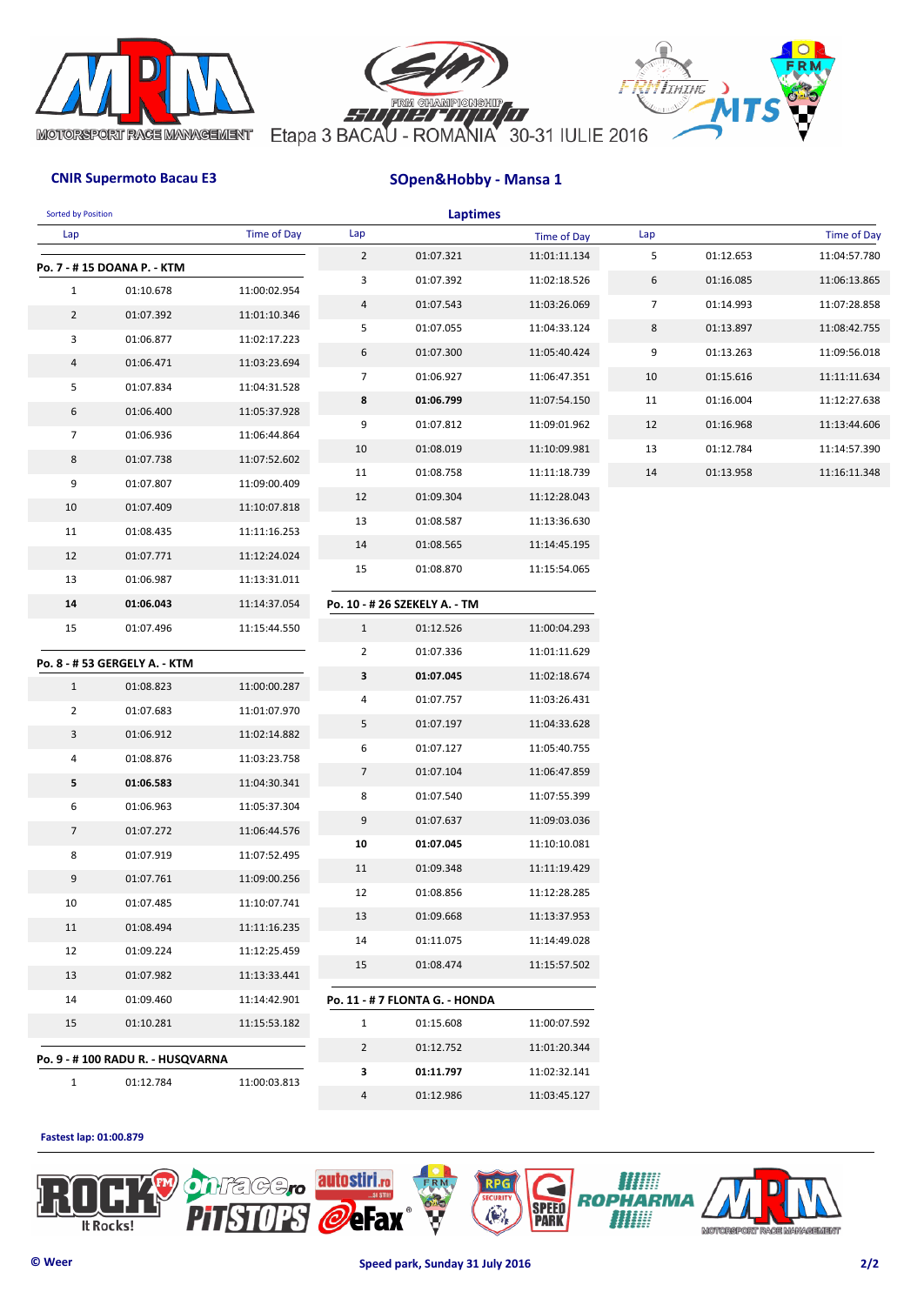



### **Classification after 16 Laps (23,200 Km) Winner Avg 84,473 Km/h**

|                | Pos Num | Rider                           | <b>Nat</b> | Fed        | Class          | Motoclub                 | <b>Bike</b>      | Laps | Time      | <b>Best</b> | In             | Pts |
|----------------|---------|---------------------------------|------------|------------|----------------|--------------------------|------------------|------|-----------|-------------|----------------|-----|
|                |         |                                 |            |            |                | <b>SM Hobby</b>          |                  |      |           |             |                |     |
| 1              | 462     | <b>LELLI ANDREA</b>             | ROU        | <b>FRM</b> | SM Hobby       | Moto Extrem Lugoj        | <b>KTM</b>       | 15   | 16:49.549 | 01:05.538   | 4              | 25  |
| $\mathbf{2}$   | 81      | <b>TRAISTARU FLORIN</b>         | ROU        | <b>FRM</b> | SM Hobby       | Arici Supermoto Arad     | <b>KTM</b>       | 15   | 17:15.711 | 01:06.699   | 3              | 22  |
| 3              | 101     | <b>ZAHARIA EMILIAN SORIN</b>    | ROU        | <b>FRM</b> | SM Hobby       | Adventure Ride București | <b>HONDA</b>     | 15   | 17:21.338 | 01:06.459   | $\overline{2}$ | 20  |
| 4              | 26      | <b>SZEKELY ALEXANDRU</b>        | ROU        | <b>FRM</b> | SM Hobby       | CS Dumbrăvita            | <b>TM</b>        | 14   | 16:45.125 | 01:07.247   | 3              | 18  |
| 5              |         | <b>FLONTA GHEORGHE SORIN</b>    | ROU        | <b>FRM</b> | SM Hobby       | Arici Supermoto Arad     | <b>HONDA</b>     | 14   | 17:23.261 | 01:11.791   | 13             | 16  |
|                |         |                                 |            |            |                | <b>SM OPEN</b>           |                  |      |           |             |                |     |
| 1              | 85      | <b>ONODI BENJAMIN</b>           | <b>HUN</b> | MAMS       | SM OPEN        | <b>MOTOMAX</b>           | <b>KTM</b>       | 16   | 16:28.718 | 01:01.305   | $\overline{7}$ | 25  |
| $\overline{2}$ | 194     | <b>NEAGA VLAD</b>               | ROU        | <b>FRM</b> | <b>SM OPEN</b> | CS Dumbrăvita            | <b>TM</b>        | 16   | 16:28.767 | 01:00.847   | $\overline{7}$ | 22  |
| 3              | 176     | <b>TRAISTARU SORIN</b>          | ROU        | <b>FRM</b> | <b>SM OPEN</b> | Arici Supermoto Arad     | HUSQVARNA        | 16   | 17:21.158 | 01:03.377   | $\overline{2}$ | 20  |
| 4              | 190     | <b>SARAFOLEAN OVIDIU</b>        | ROU        | <b>FRM</b> | <b>SM OPEN</b> | Lupo Racing Timisoara    | <b>HONDA</b>     | 15   | 16:44.555 | 01:05.228   | 6              | 18  |
| 5              | 15      | <b>DOANA PETRISOR LAURENTIU</b> | ROU        | FRM        | <b>SM OPEN</b> | Lupo Racing Timisoara    | <b>KTM</b>       | 15   | 17:00.360 | 01:06.364   | 8              | 16  |
| 6              | 100     | <b>RADU RAZVAN</b>              | ROU        | <b>FRM</b> | SM OPEN        | Adventure Ride București | <b>HUSOVARNA</b> | 15   | 17:25.736 | 01:06.221   | 3              | 15  |
| 7              | 53      | <b>GERGELY ATTILO</b>           | ROU        | <b>FRM</b> | SM OPEN        | Arici Supermoto Arad     | <b>KTM</b>       | 14   | 16:59.651 | 01:07.857   | 3              | 14  |
|                |         |                                 |            |            |                |                          |                  |      |           |             |                |     |

**Best lap: nr 194 - NEAGA VLAD 01:00.847 in lap 7 Avg 85,789 Race Start: 31.07.2016 12:55:21 Race Finish:31.07.2016 13:13:11** 

Rezultatele sunt provizorii pana la expirarea timpului de protest si omologarea Juriului de Concurs Printing time: 14:08 Timpul limita pentru contestatii expira la 30 de minute de la afisarea rezultatelor

**Printing time: 14:08**



**© Weer Speed park, Sunday 31 July 2016 1/1**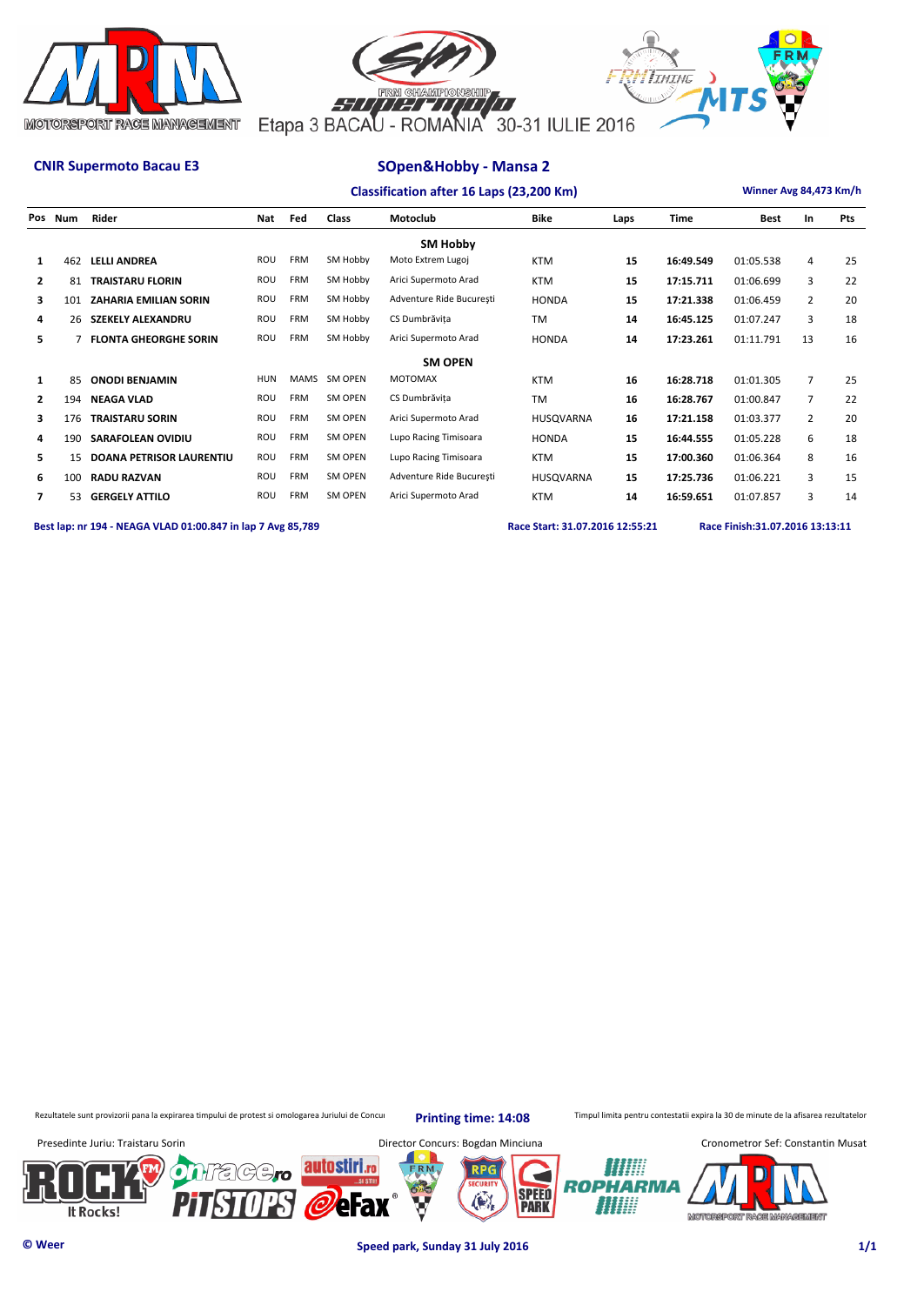





| <b>Sorted by Position</b> |                             |              |                | <b>Laptimes</b>                       |                    |                |                            |                    |
|---------------------------|-----------------------------|--------------|----------------|---------------------------------------|--------------------|----------------|----------------------------|--------------------|
| Lap                       |                             | Time of Day  | Lap            |                                       | <b>Time of Day</b> | Lap            |                            | <b>Time of Day</b> |
|                           | Po. 1 - # 85 ONODI B. - KTM |              |                | Po. 3 - #176 TRAISTARU S. - HUSQVARNA |                    | $\mathbf{1}$   | 01:08.449                  | 12:56:32.482       |
| $\mathbf{1}$              | 01:03.273                   | 12:56:26.682 | $\mathbf{1}$   | 01:05.438                             | 12:56:29.160       | $\overline{2}$ | 01:06.470                  | 12:57:38.952       |
| $\overline{2}$            | 01:01.823                   | 12:57:28.505 | $\mathbf{2}$   | 01:03.377                             | 12:57:32.537       | 3              | 01:06.223                  | 12:58:45.175       |
| 3                         | 01:01.611                   | 12:58:30.116 | 3              | 01:04.296                             | 12:58:36.833       | 4              | 01:05.538                  | 12:59:50.713       |
| 4                         | 01:01.687                   | 12:59:31.803 | 4              | 01:04.761                             | 12:59:41.594       | 5              | 01:06.013                  | 13:00:56.726       |
| 5                         | 01:01.415                   | 13:00:33.218 | 5              | 01:04.781                             | 13:00:46.375       | 6              | 01:07.099                  | 13:02:03.825       |
| 6                         | 01:01.441                   | 13:01:34.659 | 6              | 01:05.017                             | 13:01:51.392       | $\overline{7}$ | 01:07.140                  | 13:03:10.965       |
| $\overline{7}$            | 01:01.305                   | 13:02:35.964 | $\overline{7}$ | 01:05.500                             | 13:02:56.892       | 8              | 01:07.312                  | 13:04:18.277       |
| 8                         | 01:01.583                   | 13:03:37.547 | 8              | 01:04.576                             | 13:04:01.468       | 9              | 01:07.517                  | 13:05:25.794       |
|                           |                             |              |                |                                       |                    | 10             | 01:06.572                  | 13:06:32.366       |
| 9                         | 01:01.700                   | 13:04:39.247 | 9              | 01:05.116                             | 13:05:06.584       | 11             | 01:06.833                  | 13:07:39.199       |
| 10                        | 01:01.589                   | 13:05:40.836 | 10             | 01:05.077                             | 13:06:11.661       | 12             | 01:08.234                  | 13:08:47.433       |
| 11                        | 01:01.416                   | 13:06:42.252 | 11             | 01:06.059                             | 13:07:17.720       | 13             | 01:07.481                  | 13:09:54.914       |
| 12                        | 01:01.618                   | 13:07:43.870 | 12             | 01:04.767                             | 13:08:22.487       | 14             | 01:07.450                  | 13:11:02.364       |
| 13                        | 01:01.450                   | 13:08:45.320 | 13             | 01:05.305                             | 13:09:27.792       | 15             | 01:08.536                  | 13:12:10.900       |
| 14                        | 01:01.626                   | 13:09:46.946 | 14             | 01:04.822                             | 13:10:32.614       |                |                            |                    |
| 15                        | 01:01.332                   | 13:10:48.278 | 15             | 01:04.425                             | 13:11:37.039       |                | Po. 6 - #15 DOANA P. - KTM |                    |
| 16                        | 01:01.791                   | 13:11:50.069 | 16             | 01:05.470                             | 13:12:42.509       | $\mathbf{1}$   | 01:10.096                  | 12:56:35.348       |
|                           | Po. 2 - # 194 NEAGA V. - TM |              |                | Po. 4 - #190 SARAFOLEAN O. - HONDA    |                    | $\overline{2}$ | 01:07.945                  | 12:57:43.293       |
| $\mathbf{1}$              | 01:03.583                   | 12:56:26.958 | $\mathbf{1}$   | 01:07.493                             | 12:56:31.589       | 3              | 01:07.252                  | 12:58:50.545       |
| $\overline{2}$            | 01:01.770                   | 12:57:28.728 | $\overline{2}$ | 01:05.827                             | 12:57:37.416       | 4              | 01:06.875                  | 12:59:57.420       |
| 3                         | 01:01.677                   | 12:58:30.405 | 3              | 01:06.064                             | 12:58:43.480       | 5              | 01:07.463                  | 13:01:04.883       |
| 4                         | 01:01.550                   | 12:59:31.955 | 4              | 01:05.702                             | 12:59:49.182       | 6              | 01:06.517                  | 13:02:11.400       |
| 5                         | 01:01.469                   | 13:00:33.424 | 5              | 01:05.276                             | 13:00:54.458       | $\overline{7}$ | 01:06.790                  | 13:03:18.190       |
| 6                         | 01:01.900                   | 13:01:35.324 | 6              | 01:05.228                             | 13:01:59.686       | 8              | 01:06.364                  | 13:04:24.554       |
| $\overline{\phantom{a}}$  | 01:00.847                   | 13:02:36.171 | $\overline{7}$ | 01:05.791                             | 13:03:05.477       | $9\,$          | 01:06.657                  | 13:05:31.211       |
| 8                         | 01:01.590                   | 13:03:37.761 | 8              | 01:06.445                             | 13:04:11.922       | 10             | 01:08.189                  | 13:06:39.400       |
| 9                         | 01:01.684                   | 13:04:39.445 | 9              | 01:06.909                             | 13:05:18.831       | 11             | 01:09.446                  | 13:07:48.846       |
| 10                        | 01:01.725                   | 13:05:41.170 | 10             | 01:06.845                             | 13:06:25.676       | 12             | 01:08.875                  | 13:08:57.721       |
| 11                        | 01:01.702                   | 13:06:42.872 | 11             | 01:06.691                             | 13:07:32.367       | 13             | 01:08.449                  | 13:10:06.170       |
| 12                        | 01:01.739                   | 13:07:44.611 | 12             | 01:06.502                             | 13:08:38.869       | 14             | 01:07.948                  | 13:11:14.118       |
| 13                        | 01:00.859                   | 13:08:45.470 | 13             | 01:06.203                             | 13:09:45.072       | 15             | 01:07.593                  | 13:12:21.711       |
| 14                        | 01:01.771                   | 13:09:47.241 | 14             | 01:11.636                             | 13:10:56.708       |                |                            |                    |
| 15                        | 01:01.170                   | 13:10:48.411 | 15             | 01:09.198                             | 13:12:05.906       |                |                            |                    |
| 16                        | 01:01.707                   | 13:11:50.118 |                |                                       |                    |                |                            |                    |
|                           |                             |              |                | Po. 5 - #462 LELLI A. - KTM           |                    |                |                            |                    |

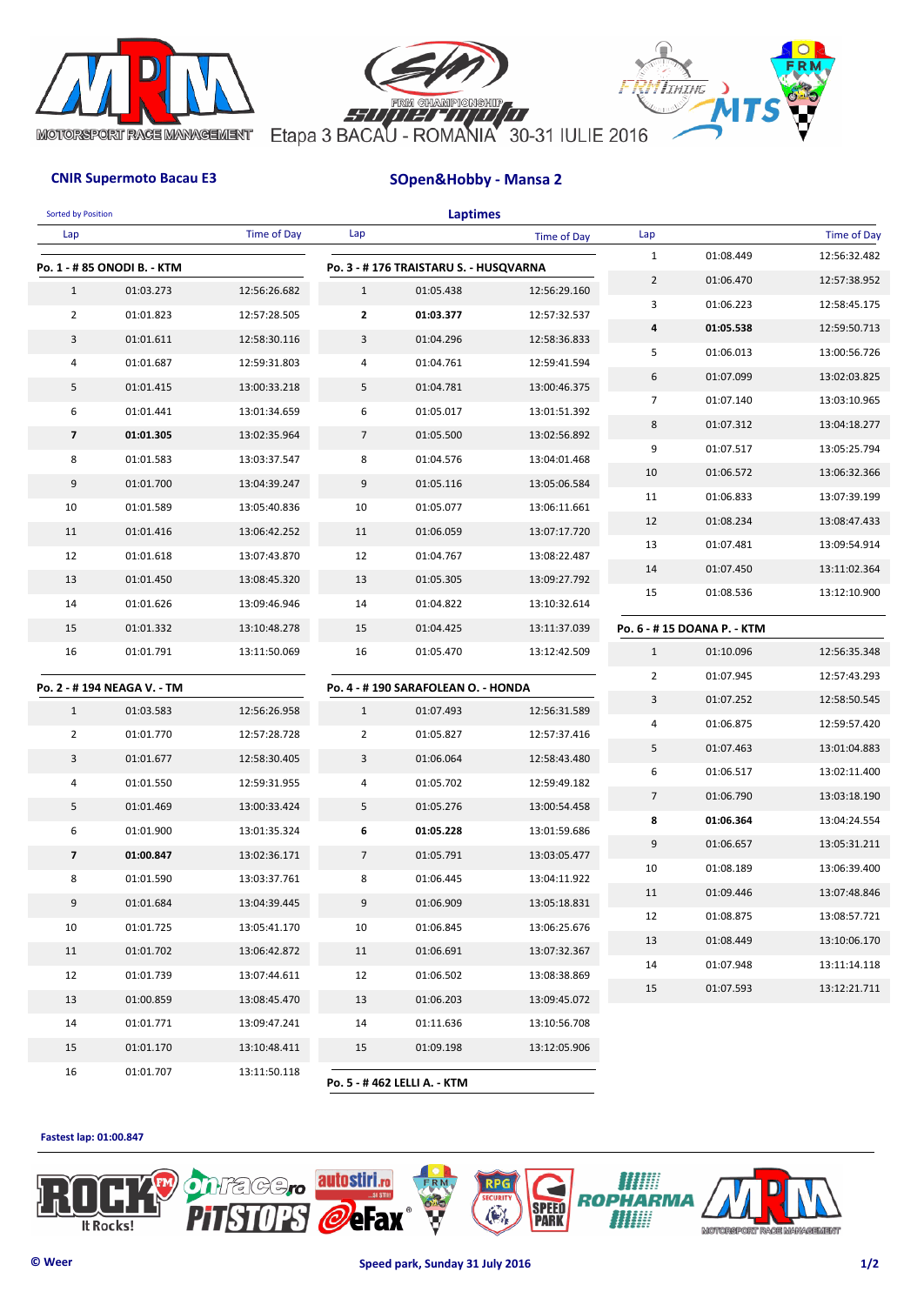





| <b>Sorted by Position</b> |                                  |                    |                | <b>Laptimes</b>                |                    |                |                                |                    |
|---------------------------|----------------------------------|--------------------|----------------|--------------------------------|--------------------|----------------|--------------------------------|--------------------|
| Lap                       |                                  | <b>Time of Day</b> | Lap            |                                | <b>Time of Day</b> | Lap            |                                | <b>Time of Day</b> |
|                           | Po. 7 - # 81 TRAISTARU F. - KTM  |                    | $\overline{2}$ | 01:06.539                      | 12:57:40.246       | 6              | 01:10.951                      | 13:02:25.203       |
| $\mathbf{1}$              | 01:09.739                        | 12:56:34.370       | 3              | 01:06.221                      | 12:58:46.467       | $\overline{7}$ | 01:16.604                      | 13:03:41.807       |
| $\overline{2}$            | 01:18.079                        | 12:57:52.449       | 4              | 01:07.534                      | 12:59:54.001       | 8              | 01:17.879                      | 13:04:59.686       |
| 3                         | 01:06.699                        | 12:58:59.148       | 5              | 01:07.405                      | 13:01:01.406       | 9              | 01:20.422                      | 13:06:20.108       |
| 4                         | 01:06.716                        | 13:00:05.864       | 6              | 01:07.288                      | 13:02:08.694       | 10             | 01:15.181                      | 13:07:35.289       |
| 5                         | 01:07.352                        | 13:01:13.216       | $\overline{7}$ | 01:07.223                      | 13:03:15.917       | 11             | 01:15.955                      | 13:08:51.244       |
| 6                         | 01:07.170                        | 13:02:20.386       | 8              | 01:07.762                      | 13:04:23.679       | 12             | 01:11.334                      | 13:10:02.578       |
| $\overline{7}$            | 01:07.084                        | 13:03:27.470       | 9              | 01:07.044                      | 13:05:30.723       | 13             | 01:09.721                      | 13:11:12.299       |
| 8                         | 01:07.329                        | 13:04:34.799       | 10             | 01:27.108                      | 13:06:57.831       | 14             | 01:08.703                      | 13:12:21.002       |
| 9                         | 01:09.549                        | 13:05:44.348       | 11             | 01:09.777                      | 13:08:07.608       |                | Po. 12 - # 7 FLONTA G. - HONDA |                    |
| 10                        | 01:07.710                        | 13:06:52.058       | 12             | 01:10.261                      | 13:09:17.869       | $\mathbf{1}$   | 01:15.026                      | 12:56:42.292       |
| 11                        | 01:08.341                        | 13:08:00.399       | 13             | 01:09.507                      | 13:10:27.376       | $\overline{2}$ | 01:13.150                      | 12:57:55.442       |
| 12                        | 01:10.384                        | 13:09:10.783       | 14             | 01:09.391                      | 13:11:36.767       | 3              | 01:14.552                      | 12:59:09.994       |
| 13                        | 01:08.216                        | 13:10:18.999       | 15             | 01:10.320                      | 13:12:47.087       | 4              | 01:12.623                      | 13:00:22.617       |
| 14                        | 01:07.849                        | 13:11:26.848       |                | Po. 10 - # 26 SZEKELY A. - TM  |                    | 5              | 01:14.441                      | 13:01:37.058       |
| 15                        | 01:10.214                        | 13:12:37.062       | $\mathbf{1}$   | 01:10.469                      | 12:56:35.585       | 6              | 01:14.397                      | 13:02:51.455       |
|                           |                                  |                    | $\overline{2}$ | 01:08.238                      | 12:57:43.823       | $\overline{7}$ | 01:14.155                      | 13:04:05.610       |
|                           | Po. 8 - #101 ZAHARIA E. - HONDA  |                    | 3              | 01:07.247                      | 12:58:51.070       | 8              | 01:14.240                      | 13:05:19.850       |
| $\mathbf{1}$              | 01:09.355                        | 12:56:34.014       | 4              | 01:36.375                      | 13:00:27.445       | 9              | 01:13.873                      | 13:06:33.723       |
| 2                         | 01:06.459                        | 12:57:40.473       | 5              | 01:11.471                      | 13:01:38.916       | 10             | 01:14.540                      | 13:07:48.263       |
| 3                         | 01:06.607                        | 12:58:47.080       | 6              | 01:10.044                      | 13:02:48.960       | 11             | 01:13.006                      | 13:09:01.269       |
| 4                         | 01:07.287                        | 12:59:54.367       | $\overline{7}$ | 01:09.002                      | 13:03:57.962       | 12             | 01:12.418                      | 13:10:13.687       |
| 5                         | 01:07.698                        | 13:01:02.065       | 8              | 01:10.414                      | 13:05:08.376       | 13             | 01:11.791                      | 13:11:25.478       |
| 6                         | 01:07.438                        | 13:02:09.503       | 9              | 01:09.909                      | 13:06:18.285       | 14             | 01:19.134                      | 13:12:44.612       |
| $\overline{7}$            | 01:07.567                        | 13:03:17.070       | 10             | 01:07.637                      | 13:07:25.922       |                |                                |                    |
| 8                         | 01:07.147                        | 13:04:24.217       | 11             | 01:08.018                      | 13:08:33.940       |                |                                |                    |
| 9                         | 01:28.504                        | 13:05:52.721       | 12             | 01:09.208                      | 13:09:43.148       |                |                                |                    |
| 10                        | 01:09.477                        | 13:07:02.198       | 13             | 01:13.933                      | 13:10:57.081       |                |                                |                    |
| 11                        | 01:08.086                        | 13:08:10.284       | 14             | 01:09.395                      | 13:12:06.476       |                |                                |                    |
| 12                        | 01:08.601                        | 13:09:18.885       |                |                                |                    |                |                                |                    |
| 13                        | 01:09.064                        | 13:10:27.949       |                | Po. 11 - # 53 GERGELY A. - KTM |                    |                |                                |                    |
| 14                        | 01:07.214                        | 13:11:35.163       | $\mathbf{1}$   | 01:09.842                      | 12:56:35.053       |                |                                |                    |
| 15                        | 01:07.526                        | 13:12:42.689       | $\overline{2}$ | 01:07.940                      | 12:57:42.993       |                |                                |                    |
|                           | Po. 9 - #100 RADU R. - HUSQVARNA |                    | 3              | 01:07.857                      | 12:58:50.850       |                |                                |                    |
| $\mathbf{1}$              | 01:09.408                        | 12:56:33.707       | 4              | 01:12.421                      | 13:00:03.271       |                |                                |                    |
|                           |                                  |                    | 5              | 01:10.981                      | 13:01:14.252       |                |                                |                    |

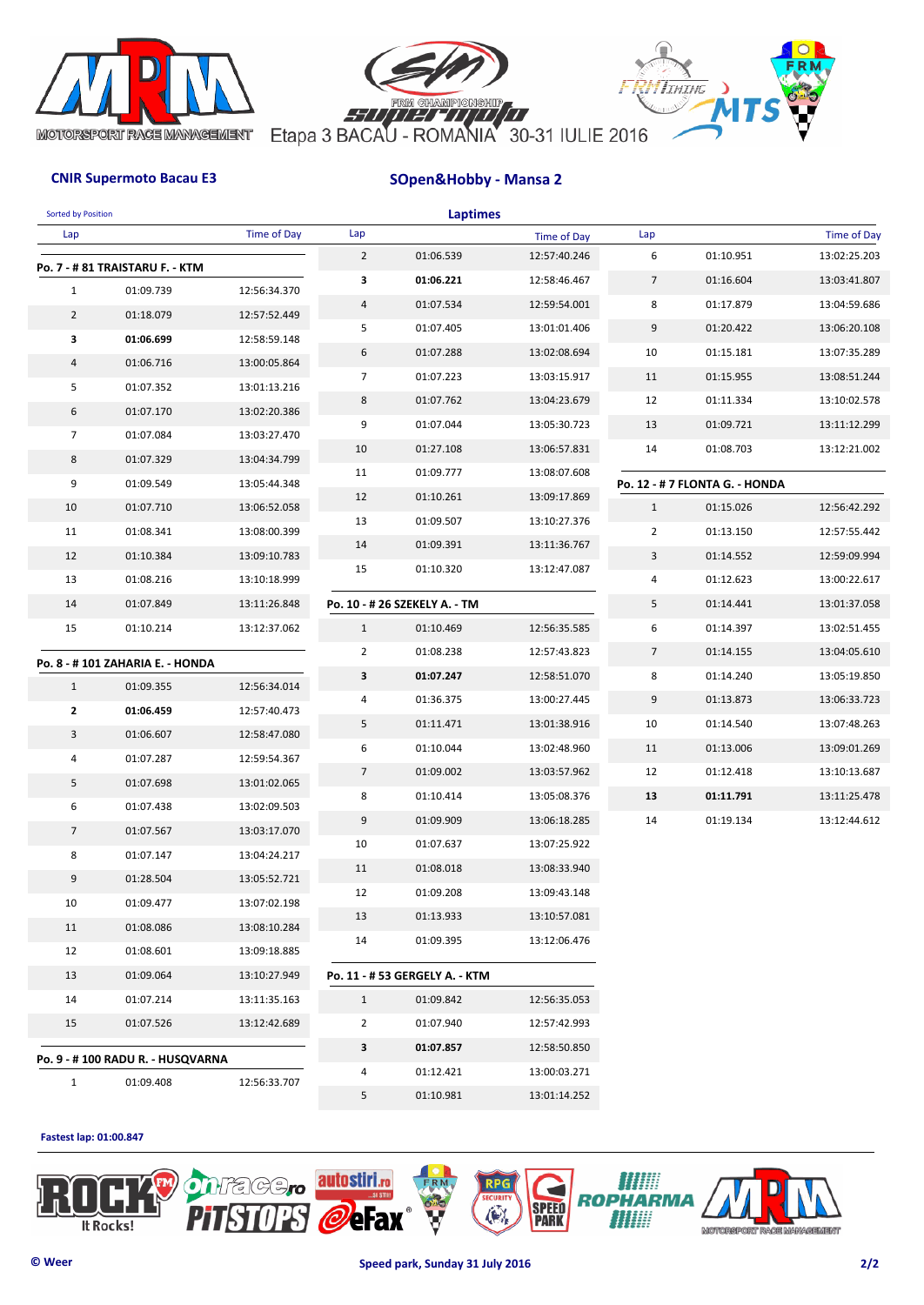



## **CNIR Supermoto Bacau E3 SOpen&Hobby - Incalzire**

**Classification**

| Pos | N°  | Rider                        | <b>Nat</b> | Fed         | <b>Class</b> | Motoclub              | <b>Bike</b>      | Laps | <b>Best</b> | In | Avg   |
|-----|-----|------------------------------|------------|-------------|--------------|-----------------------|------------------|------|-------------|----|-------|
|     |     |                              |            |             |              | <b>SM Hobby</b>       |                  |      |             |    |       |
|     | 462 | <b>LELLI ANDREA</b>          | ROU        | <b>FRM</b>  | SM Hobby     | Moto Extrem Lugoj     | <b>KTM</b>       | 7    | 01:06.755   | 6  | 78,20 |
| 2   | 81  | <b>TRAISTARU FLORIN</b>      | ROU        | <b>FRM</b>  | SM Hobby     | Arici Supermoto Arad  | <b>KTM</b>       | 12   | 01:07.062   | 6  | 77,84 |
| 3   |     | 26 SZEKELY ALEXANDRU         | ROU        | <b>FRM</b>  | SM Hobby     | CS Dumbrăvita         | <b>TM</b>        | 5    | 01:08.839   | 5  | 75,83 |
| 4   |     | <b>FLONTA GHEORGHE SORIN</b> | ROU        | <b>FRM</b>  | SM Hobby     | Arici Supermoto Arad  | <b>HONDA</b>     | 11   | 01:13.633   | 5  | 70,89 |
|     |     |                              |            |             |              | <b>SM OPEN</b>        |                  |      |             |    |       |
|     | 194 | <b>NEAGA VLAD</b>            | <b>ROU</b> | <b>FRM</b>  | SM OPEN      | CS Dumbrăvita         | <b>TM</b>        | 11   | 01:01.582   | 6  | 84,77 |
|     | 85  | <b>ONODI BENJAMIN</b>        | <b>HUN</b> | <b>MAMS</b> | SM OPEN      | <b>MOTOMAX</b>        | <b>KTM</b>       | 9    | 01:01.967   | 3  | 84,24 |
| 3   | 176 | <b>TRAISTARU SORIN</b>       | ROU        | <b>FRM</b>  | SM OPEN      | Arici Supermoto Arad  | <b>HUSOVARNA</b> | 10   | 01:04.319   | 3  | 81,16 |
| 4   | 15  | DOANA PETRISOR LAURENTIU     | <b>ROU</b> | <b>FRM</b>  | SM OPEN      | Lupo Racing Timisoara | <b>KTM</b>       | ш    | 01:44.396   |    | 50,00 |
|     |     |                              |            |             |              |                       |                  |      |             |    |       |

**Race Start: 31.07.2016 09:22:39 Race Finish: 31.07.2016 09:40:08** 

Rezultatele sunt provizorii pana la expirarea timpului de protest si omologarea Juriului d

**Printing time: 09:40**

Timpul limita pentru contestatii expira la 30 de minute de la afisarea rezultatelor



It Rocks!



**© Weer Speed park, Sunday 31 July 2016 1/1**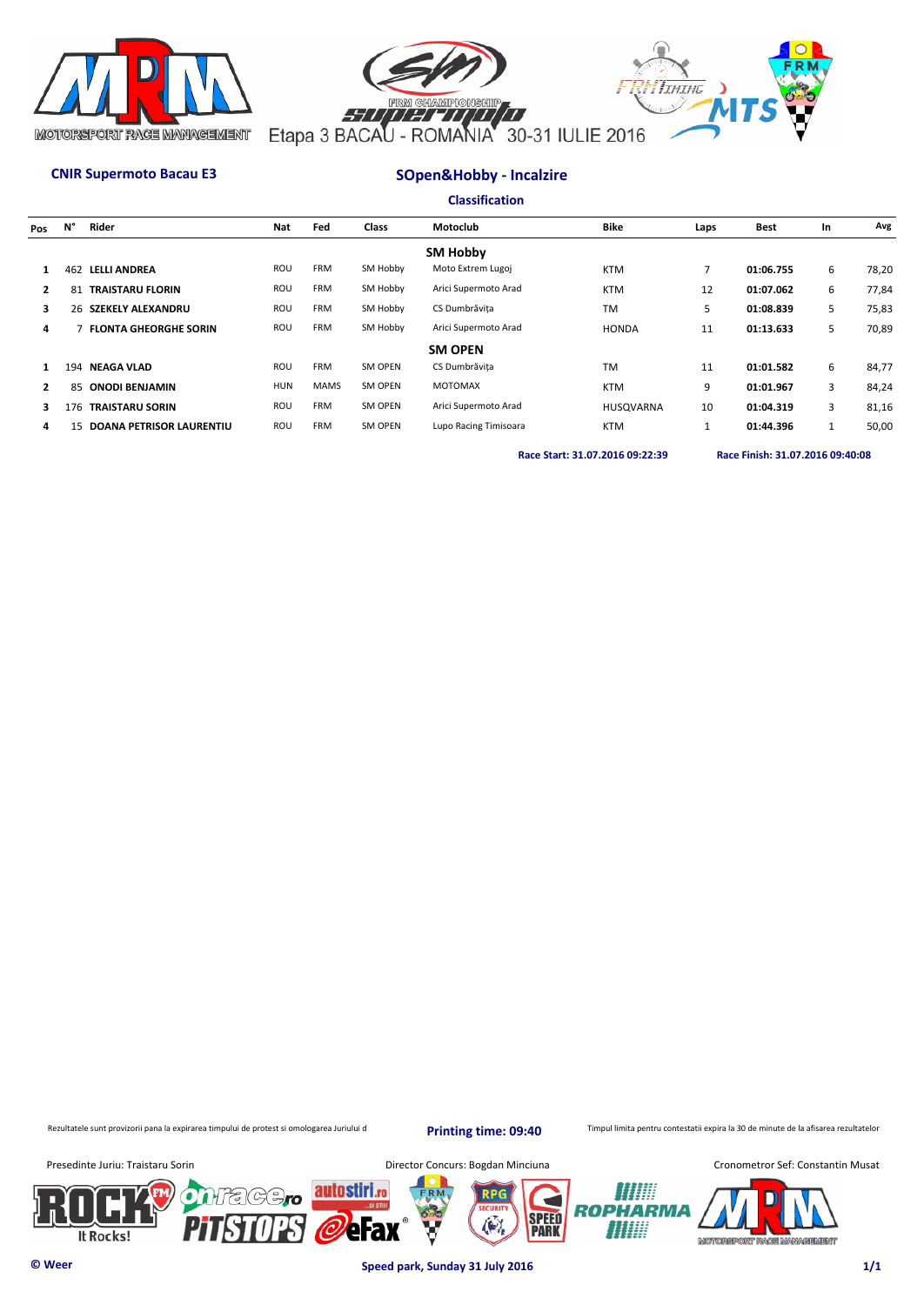





# **CNIR Supermoto Bacau E3 SOpen&Hobby - Incalzire**

| <b>Sorted by Position</b> |                                       |                    |                | <b>Laptimes</b>                 |                    |     |                            |                    |
|---------------------------|---------------------------------------|--------------------|----------------|---------------------------------|--------------------|-----|----------------------------|--------------------|
| Lap                       |                                       | <b>Time of Day</b> | Lap            |                                 | <b>Time of Day</b> | Lap |                            | <b>Time of Day</b> |
|                           | Po. 1 - #194 NEAGA V. - TM            |                    | $\mathbf{1}$   | 01:09.971                       | 09:25:19.276       | 8   | 01:16.506                  | 09:34:18.026       |
| $\mathbf{1}$              | 01:11.022                             | 09:27:05.459       | $\overline{2}$ | 01:07.905                       | 09:26:27.181       | 9   | 01:14.836                  | 09:35:32.862       |
| $\overline{2}$            | 01:10.415                             | 09:28:15.874       | 3              | 01:07.144                       | 09:27:34.325       | 10  | 01:13.652                  | 09:36:46.514       |
| 3                         | 01:20.252                             | 09:29:36.126       | 4              | 01:09.983                       | 09:28:44.308       | 11  | 01:14.725                  | 09:38:01.239       |
| 4                         | 01:01.803                             | 09:30:37.929       | 5              | 01:08.069                       | 09:29:52.377       |     | Po. 8 - #15 DOANA P. - KTM |                    |
| 5                         | 01:05.686                             | 09:31:43.615       | 6              | 01:06.755                       | 09:30:59.132       | 1   | 01:44.396                  | 09:25:41.048       |
| 6                         | 01:01.582                             | 09:32:45.197       | $\overline{7}$ | 01:18.684                       | 09:32:17.816       |     |                            |                    |
| $\overline{7}$            | 01:05.410                             | 09:33:50.607       |                | Po. 5 - # 81 TRAISTARU F. - KTM |                    |     |                            |                    |
| 8                         | 01:06.598                             | 09:34:57.205       | $\mathbf{1}$   | 01:14.825                       | 09:25:08.616       |     |                            |                    |
| 9                         | 01:09.307                             | 09:36:06.512       | $\overline{2}$ | 01:19.250                       | 09:26:27.866       |     |                            |                    |
| 10                        | 01:10.776                             | 09:37:17.288       | 3              | 01:07.302                       | 09:27:35.168       |     |                            |                    |
| 11                        | 02:14.853                             | 09:39:32.141       | 4              | 01:08.648                       | 09:28:43.816       |     |                            |                    |
|                           |                                       |                    | 5              | 01:09.444                       | 09:29:53.260       |     |                            |                    |
|                           | Po. 2 - #85 ONODI B. - KTM            |                    | 6              | 01:07.062                       | 09:31:00.322       |     |                            |                    |
| $\mathbf{1}$              | 01:07.556                             | 09:25:00.741       | $\overline{7}$ | 01:08.946                       | 09:32:09.268       |     |                            |                    |
| $\overline{2}$            | 01:02.347                             | 09:26:03.088       | 8              | 01:18.245                       | 09:33:27.513       |     |                            |                    |
| 3                         | 01:01.967                             | 09:27:05.055       | 9              | 01:09.719                       | 09:34:37.232       |     |                            |                    |
| $\overline{a}$            | 01:10.056                             | 09:28:15.111       | 10             | 01:07.255                       | 09:35:44.487       |     |                            |                    |
| 5                         | 01:08.824                             | 09:29:23.935       | 11             | 01:15.728                       | 09:37:00.215       |     |                            |                    |
| 6                         | 02:38.052                             | 09:32:01.987       | 12             | 01:07.941                       | 09:38:08.156       |     |                            |                    |
| $7\overline{ }$           | 01:08.884                             | 09:33:10.871       |                |                                 |                    |     |                            |                    |
| 8                         | 01:02.512                             | 09:34:13.383       |                | Po. 6 - # 26 SZEKELY A. - TM    |                    |     |                            |                    |
| 9                         | 01:26.250                             | 09:35:39.633       | $\mathbf{1}$   | 01:11.240                       | 09:33:26.914       |     |                            |                    |
|                           | Po. 3 - #176 TRAISTARU S. - HUSQVARNA |                    | $\overline{2}$ | 01:10.113                       | 09:34:37.027       |     |                            |                    |
| $\mathbf{1}$              | 01:06.238                             | 09:24:56.592       | 3              | 01:11.435                       | 09:35:48.462       |     |                            |                    |
| $\overline{2}$            | 01:05.348                             | 09:26:01.940       | 4              | 01:10.476                       | 09:36:58.938       |     |                            |                    |
| 3                         | 01:04.319                             | 09:27:06.259       | 5              | 01:08.839                       | 09:38:07.777       |     |                            |                    |
| 4                         | 01:12.903                             | 09:28:19.162       |                | Po. 7 - # 7 FLONTA G. - HONDA   |                    |     |                            |                    |
| 5                         | 01:05.975                             | 09:29:25.137       | $\mathbf{1}$   | 01:18.564                       | 09:25:32.725       |     |                            |                    |
| 6                         | 01:04.371                             | 09:30:29.508       | $\overline{2}$ | 01:15.982                       | 09:26:48.707       |     |                            |                    |
| $\overline{7}$            | 01:04.426                             | 09:31:33.934       | 3              | 01:16.270                       | 09:28:04.977       |     |                            |                    |
| 8                         | 01:08.684                             | 09:32:42.618       | 4              | 01:13.920                       | 09:29:18.897       |     |                            |                    |
| 9                         | 01:42.230                             | 09:34:24.848       | 5              | 01:13.633                       | 09:30:32.530       |     |                            |                    |
| 10                        | 02:07.831                             | 09:36:32.679       | 6              | 01:15.225                       | 09:31:47.755       |     |                            |                    |
|                           |                                       |                    | $\overline{7}$ | 01:13.765                       | 09:33:01.520       |     |                            |                    |
|                           | Po. 4 - #462 LELLI A. - KTM           |                    |                |                                 |                    |     |                            |                    |

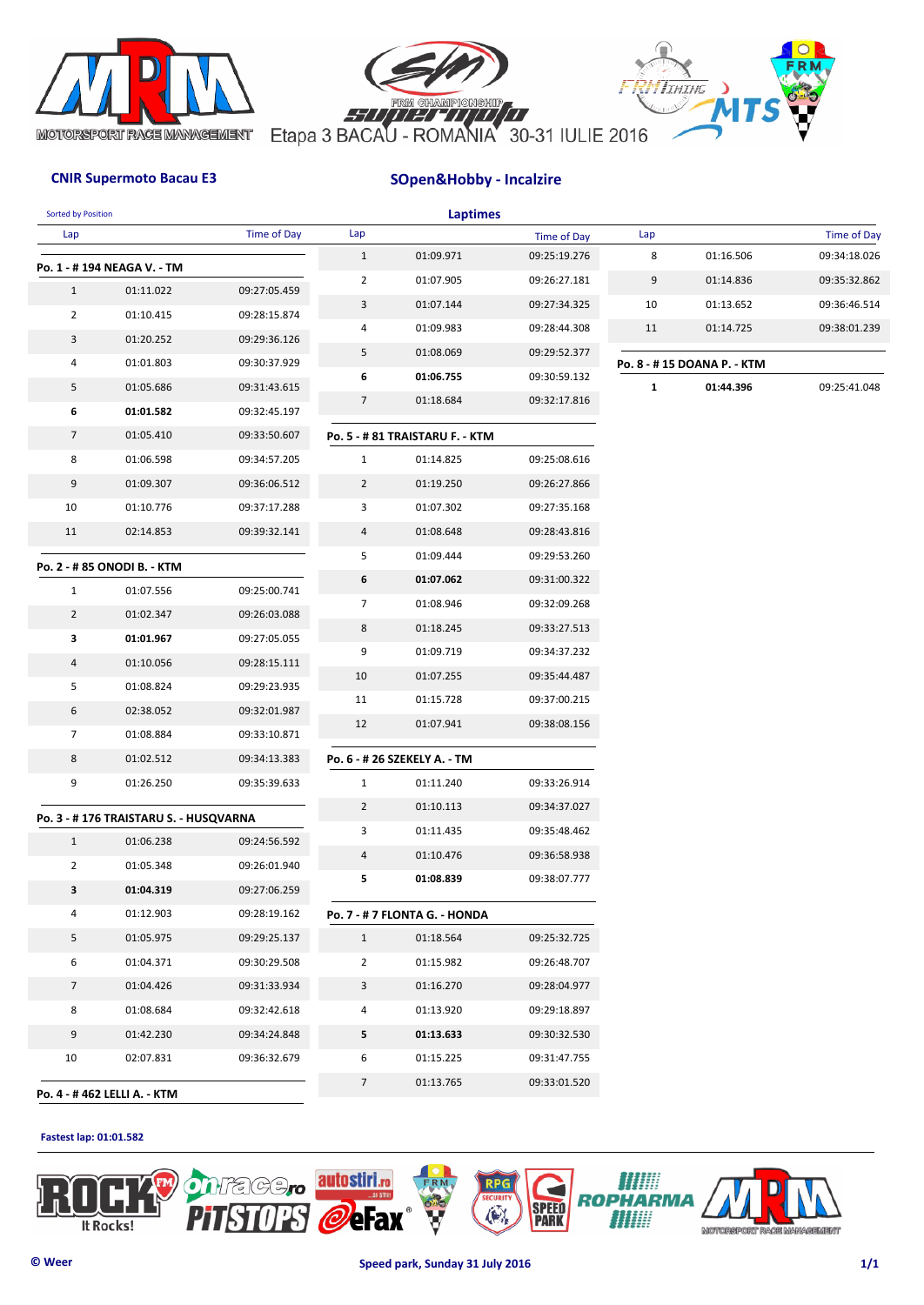





### **CNIR Supermoto Bacau E3 SOpen&Hobby - Antrenament Oficial**

**Classification**

| Pos | N°  | Rider                              | Nat        | Fed         | Class    | Motoclub                 | <b>Bike</b>      | Laps | <b>Best</b> | In | Diff first | Diff prev | Avg   |
|-----|-----|------------------------------------|------------|-------------|----------|--------------------------|------------------|------|-------------|----|------------|-----------|-------|
|     |     | 194 NEAGA VLAD                     | ROU        | <b>FRM</b>  | SM OPEN  | CS Dumbrăvita            | <b>TM</b>        | 14   | 01:00.252   | 13 |            | ٠         | 86,64 |
| 2   | 85  | <b>ONODI BENJAMIN</b>              | <b>HUN</b> | <b>MAMS</b> | SM OPEN  | <b>MOTOMAX</b>           | <b>KTM</b>       | 14   | 01:01.620   | 5. | 01.368     | 01.368    | 64,26 |
| 3   | 176 | <b>TRAISTARU SORIN</b>             | ROU        | <b>FRM</b>  | SM OPEN  | Arici Supermoto Arad     | <b>HUSQVARNA</b> | 12   | 01:03.456   |    | 03.204     | 01.836    | 62,41 |
| 4   | 190 | <b>SARAFOLEAN OVIDIU</b>           | ROU        | <b>FRM</b>  | SM OPEN  | Lupo Racing Timisoara    | <b>HONDA</b>     | 9    | 01:06.149   | 9  | 05.897     | 02.693    | 59,86 |
| 5.  | 462 | <b>LELLI ANDREA</b>                | ROU        | <b>FRM</b>  | SM Hobby | Moto Extrem Lugoj        | <b>KTM</b>       | 13   | 01:06.698   | 2  | 06.446     | 00.549    | 59,37 |
| 6   | 100 | <b>RADU RAZVAN</b>                 | ROU        | <b>FRM</b>  | SM OPEN  | Adventure Ride București | <b>HUSQVARNA</b> | 12   | 01:06.739   | 3  | 06.487     | 00.041    | 59,34 |
|     | 101 | <b>ZAHARIA EMILIAN SORIN</b>       | ROU        | <b>FRM</b>  | SM Hobby | Adventure Ride București | <b>HONDA</b>     | 12   | 01:06.819   | 6  | 06.567     | 00.080    | 59,26 |
| 8   | 53  | <b>GERGELY ATTILO</b>              | ROU        | <b>FRM</b>  | SM OPEN  | Arici Supermoto Arad     | <b>KTM</b>       | 11   | 01:07.012   | 3  | 06.760     | 00.193    | 59,09 |
| 9   | 81  | <b>TRAISTARU FLORIN</b>            | ROU        | <b>FRM</b>  | SM Hobby | Arici Supermoto Arad     | <b>KTM</b>       | 10   | 01:07.178   | 6  | 06.926     | 00.166    | 58,95 |
| 10  |     | <b>15 DOANA PETRISOR LAURENTIU</b> | ROU        | <b>FRM</b>  | SM OPEN  | Lupo Racing Timisoara    | <b>KTM</b>       | 15   | 01:07.223   | 6  | 06.971     | 00.045    | 58,91 |
| 11  |     | 26 SZEKELY ALEXANDRU               | ROU        | <b>FRM</b>  | SM Hobby | CS Dumbrăvita            | <b>TM</b>        | 13   | 01:08.291   | 2  | 08.039     | 01.068    | 76,44 |
| 12  |     | <b>FLONTA GHEORGHE SORIN</b>       | ROU        | <b>FRM</b>  | SM Hobby | Arici Supermoto Arad     | <b>HONDA</b>     | 14   | 01:14.056   | 13 | 13.804     | 05.765    | 53,47 |

**Race Start: 30.07.2016 17:29:02 Race Finish: 30.07.2016 17:52:32** 

Rezultatele sunt provizorii pana la expirarea timpului de protest si omologarea Juriului d

**Printing time: 09:52**

RE

**SPEED**<br>PARK

Timpul limita pentru contestatii expira la 30 de minute de la afisarea rezultatelor

**ROPHARMA** 

拼描

It Rocks!

Presedinte Juriu: Traistaru Sorin **Director Concurs: Bogdan Minciuna** 







Cronometror Sef: Constantin Musat

**MOTORSPORT RACE MANAGEMENT**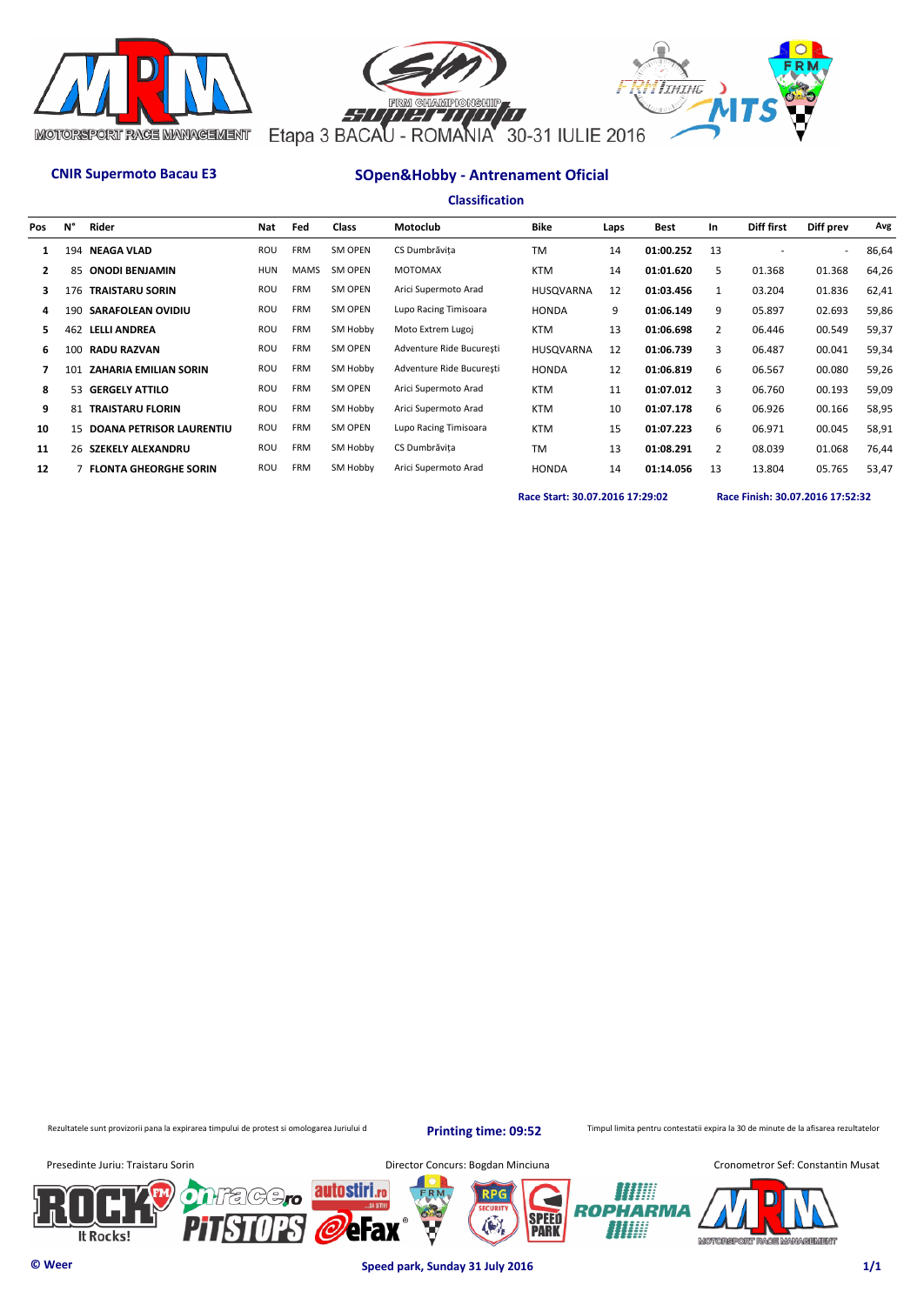





# **CNIR Supermoto Bacau E3 SOpen&Hobby - Antrenament Oficial**

| <b>Sorted by Position</b> |                                       |                    |                 | <b>Laptimes</b>                    |                    |                |                                  |                    |
|---------------------------|---------------------------------------|--------------------|-----------------|------------------------------------|--------------------|----------------|----------------------------------|--------------------|
| Lap                       |                                       | <b>Time of Day</b> | Lap             |                                    | <b>Time of Day</b> | Lap            |                                  | <b>Time of Day</b> |
|                           | Po. 1 - #194 NEAGA V. - TM            |                    | 4               | 01:06.518                          | 17:34:35.086       | $\mathbf{1}$   | 01:08.262                        | 17:32:04.228       |
| $\mathbf{1}$              | 01:02.259                             | 17:31:14.627       | 5               | 01:04.318                          | 17:35:39.404       | $\overline{2}$ | 01:07.390                        | 17:33:11.618       |
| $\overline{2}$            | 01:00.972                             | 17:32:15.599       | 6               | 01:18.962                          | 17:36:58.366       | 3              | 01:06.739                        | 17:34:18.357       |
| 3                         | 01:01.302                             | 17:33:16.901       | $\overline{7}$  | 01:05.645                          | 17:38:04.011       | 4              | 01:08.876                        | 17:35:27.233       |
| 4                         | 01:17.732                             | 17:34:34.633       | 8               | 01:09.267                          | 17:39:13.278       | 5              | 01:07.140                        | 17:36:34.373       |
| 5                         | 02:50.956                             | 17:37:25.589       | 9               | 01:04.833                          | 17:40:18.111       | 6              | 03:06.117                        | 17:39:40.490       |
| 6                         | 01:06.513                             | 17:38:32.102       | 10              | 01:20.613                          | 17:41:38.724       | $\overline{7}$ | 01:35.580                        | 17:41:16.070       |
| $\overline{7}$            | 01:01.253                             | 17:39:33.355       | 11              | 01:18.911                          | 17:42:57.635       | 8              | 01:08.734                        | 17:42:24.804       |
| 8                         | 01:18.534                             | 17:40:51.889       | 12              | 01:07.638                          | 17:44:05.273       | 9              | 01:07.958                        | 17:43:32.762       |
| 9                         | 01:56.453                             | 17:42:48.342       |                 | Po. 4 - #190 SARAFOLEAN O. - HONDA |                    | 10             | 01:49.272                        | 17:45:22.034       |
| 10                        | 01:10.381                             | 17:43:58.723       | $\mathbf{1}$    | 01:08.190                          | 17:31:51.674       | 11             | 01:15.065                        | 17:46:37.099       |
| 11                        | 01:00.670                             | 17:44:59.393       | $\overline{2}$  | 01:06.751                          | 17:32:58.425       | 12             | 03:53.448                        | 17:50:30.547       |
| 12                        | 01:51.920                             | 17:47:44.372       | 3               | 01:06.396                          | 17:34:04.821       |                | Po. 7 - # 101 ZAHARIA E. - HONDA |                    |
| 13                        | 01:00.252                             | 17:48:44.624       | 4               | 01:06.161                          | 17:35:10.982       | $\mathbf{1}$   | 01:13.021                        | 17:32:18.631       |
| 14                        | 01:26.640                             | 17:50:11.264       | 5               | 01:09.115                          | 17:36:20.097       | $\overline{2}$ | 01:09.138                        | 17:33:27.769       |
|                           |                                       |                    | 6               | 01:07.506                          | 17:37:27.603       | 3              | 01:07.964                        | 17:34:35.733       |
|                           | Po. 2 - # 85 ONODI B. - KTM           |                    | $7\overline{ }$ | 01:11.558                          | 17:38:39.161       | 4              | 01:07.885                        | 17:35:43.618       |
| $\mathbf{1}$              | 01:02.568                             | 17:31:42.662       | 8               | 01:06.670                          | 17:39:45.831       | 5              | 01:07.686                        | 17:36:51.304       |
| $\overline{2}$            | 01:01.693                             | 17:32:44.355       | 9               | 01:06.149                          | 17:40:51.980       | 6              | 01:06.819                        | 17:37:58.123       |
| 3                         | 01:27.874                             | 17:34:12.229       |                 |                                    |                    | $\overline{7}$ | 01:07.140                        | 17:39:05.263       |
| 4                         | 03:06.208                             | 17:37:18.437       |                 | Po. 5 - #462 LELLI A. - KTM        |                    | 8              | 01:07.109                        | 17:40:12.372       |
| 5                         | 01:01.620                             | 17:38:20.057       | $\mathbf{1}$    | 01:08.686                          | 17:31:33.428       | 9              | 01:22.727                        | 17:41:35.099       |
| 6                         | 01:02.608                             | 17:39:22.665       | $\overline{2}$  | 01:06.698                          | 17:32:40.126       | 10             | 01:48.139                        | 17:43:23.238       |
| $7\overline{ }$           | 01:02.029                             | 17:40:24.694       | 3               | 01:14.356                          | 17:33:54.482       | 11             | 01:07.010                        | 17:44:30.248       |
| 8                         | 01:24.981                             | 17:41:49.675       | 4               | 01:18.004                          | 17:35:12.486       | 12             | 07:03.472                        | 17:51:33.720       |
| 9                         | 01:02.106                             | 17:42:51.781       | 5               | 01:07.117                          | 17:36:19.603       |                |                                  |                    |
| 10                        | 01:01.658                             | 17:43:53.439       | 6               | 01:09.546                          | 17:37:29.149       |                |                                  |                    |
| 11                        | 01:06.518                             | 17:44:59.957       | $\overline{7}$  | 01:24.374                          | 17:38:53.523       |                |                                  |                    |
| 12                        | 01:17.260                             | 17:46:17.217       | 8               | 01:07.784                          | 17:40:01.307       |                |                                  |                    |
| 13                        | 01:01.806                             | 17:47:19.023       | 9               | 01:07.935                          | 17:41:09.242       |                |                                  |                    |
| 14                        | 02:24.954                             | 17:49:43.977       | 10              | 03:15.805                          | 17:44:25.047       |                |                                  |                    |
|                           | Po. 3 - #176 TRAISTARU S. - HUSQVARNA |                    | 11              | 01:07.891                          | 17:45:32.938       |                |                                  |                    |
| $\mathbf{1}$              | 01:03.456                             | 17:31:20.649       | 12              | 01:07.450                          | 17:46:40.388       |                |                                  |                    |
| $\overline{2}$            | 01:03.647                             | 17:32:24.296       | 13              | 01:07.484                          | 17:47:47.872       |                |                                  |                    |
| $\mathbf{3}$              | 01:04.272                             | 17:33:28.568       |                 | Po. 6 - # 100 RADU R. - HUSQVARNA  |                    |                |                                  |                    |
|                           |                                       |                    |                 |                                    |                    |                |                                  |                    |